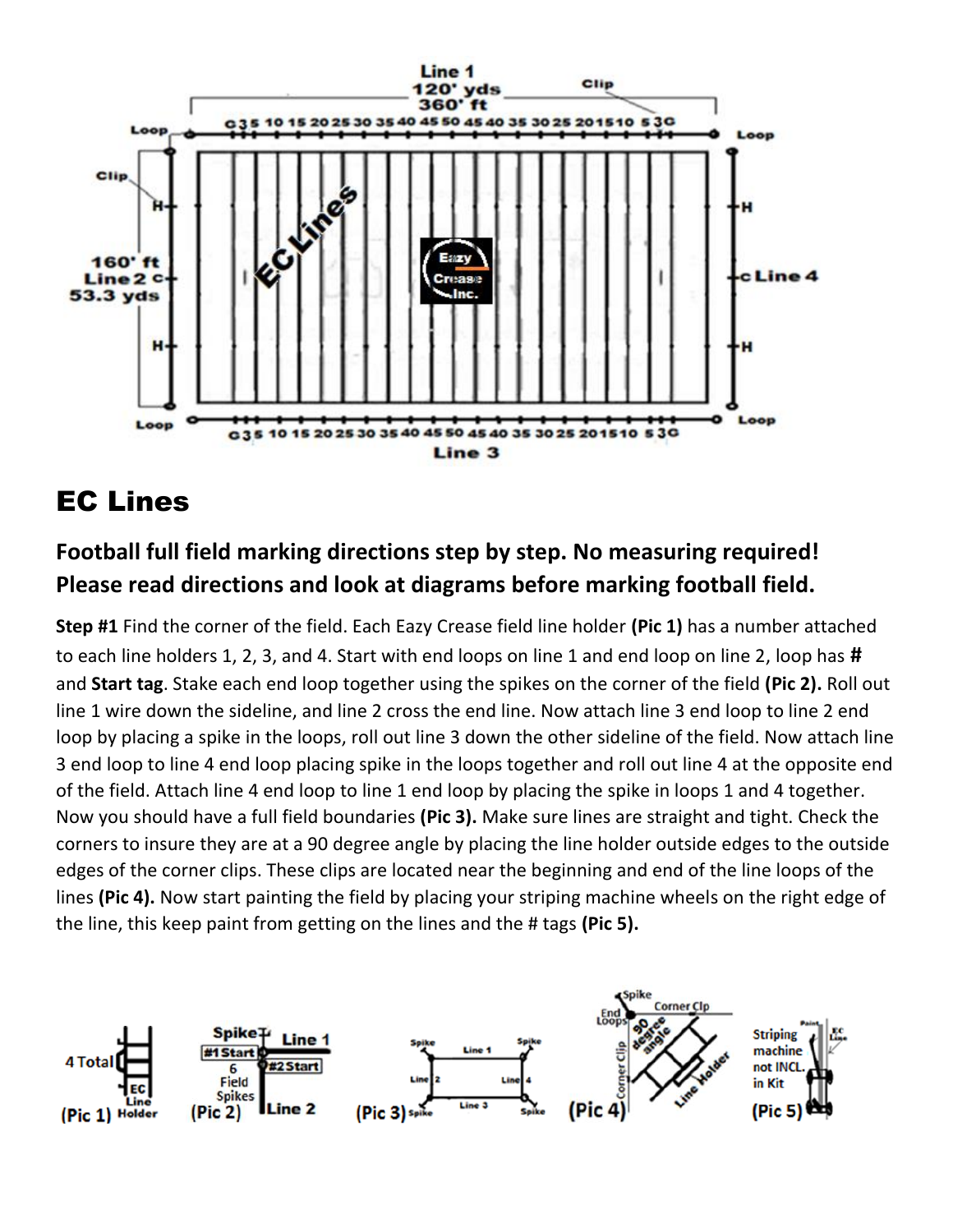**Step #2** Now that you have painted the boundaries of the field, move End line 2 or line 4 to clips **G** on sideline 1 and 3 **(Pic 6).** Place spike next to clip marked **G (Pic 7)**. This will allow you to mark Goal line from side to side. Make sure lines are straight and tight. Now start painting the line by placing your striping machine wheels on the edge of the line, this keeps paint from getting on the lines **(Pic 8).**



**Step #3** Move End line 2 or 4 to clip **3,** the three yard line on both sides of line 1 and line 3 **(Pic 9).**  Place the stake in the end loops and place right next to the clips **3** on lines 1 and 3 to mark the extra point line **(Pic 10).** Mark a two foot extra point line marking from both side of the center clip mark **C.**



**Step #3** Move End line 2 or 4 to clip marked 5 five yard line on both sides of line 1 and line 3 **(Pic 11).** Place the stake in the loops right next to the clips 5 on lines 1 and 3 to mark the 5 yard line **(Pic 12).** Make sure lines are straight and tight. Now start painting by placing your striping machine wheels on the edge of the line, this keeps paint from getting on the lines **(Pic 13).**